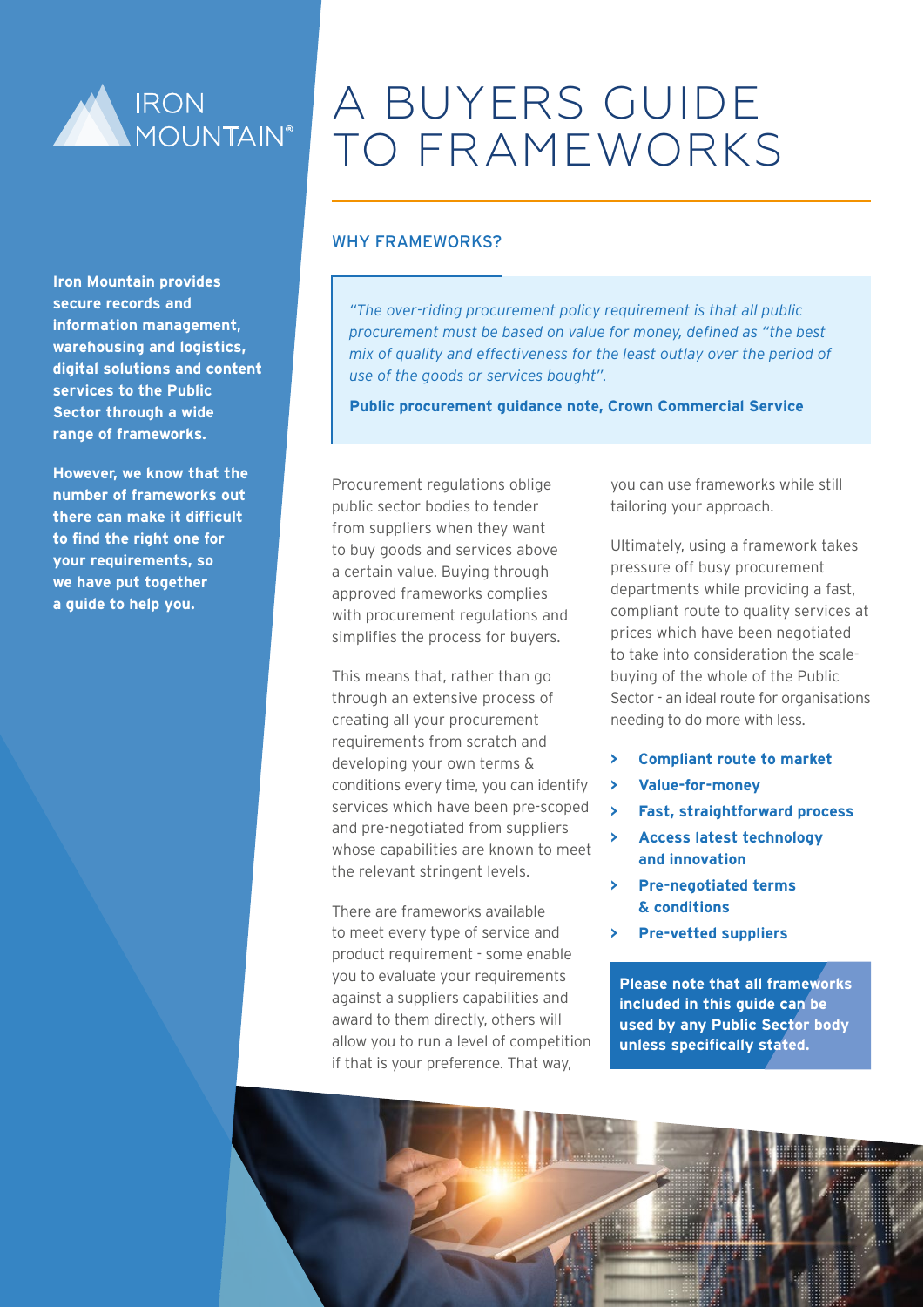



# **CROWN COMERCIAL SERVICE (CCS) RM6282** [STORAGE, DISTRIBUTION, KITTING AND ASSOCIATED SERVICES](https://www.crowncommercial.gov.uk/agreements/RM6175)

**Iron Mountain services are available under the following Lots:**

**Lot 3a - Storage**

**Lot 3c - Transport and Distribution**

#### **Lot 5 - Disposal and Recycling Services**

This framework provides access to a range of storage, distribution and kitting solutions and services under one agreement. It includes UK and international storage and transportation, quality control of items and specialist collection and delivery services.

Under the lots applicable to Iron Mountain, you can store and retrieve items held on pallets, or individual boxes of materials. We have the capability to store shipping containers, provide customers with dedicated or partiallyshared facilities, or provide additional security for storage. Services include fulfillment, tailored to your specific requirements, and we can also recycle, remarket or dispose of your IT Assets.

It is highly flexible which means it can cover storage for everything from equipment, supplies (e.g. PPE) and furniture through to high-value items such as works of art and heritage artefacts.

- **> Pre-negotiated terms and pricing**
- **> Flexibility around specific customer requirements**
- **> Direct award option**
- **>** Maximum call-off term: 7 years
- **>** Framework expiry date: February 2026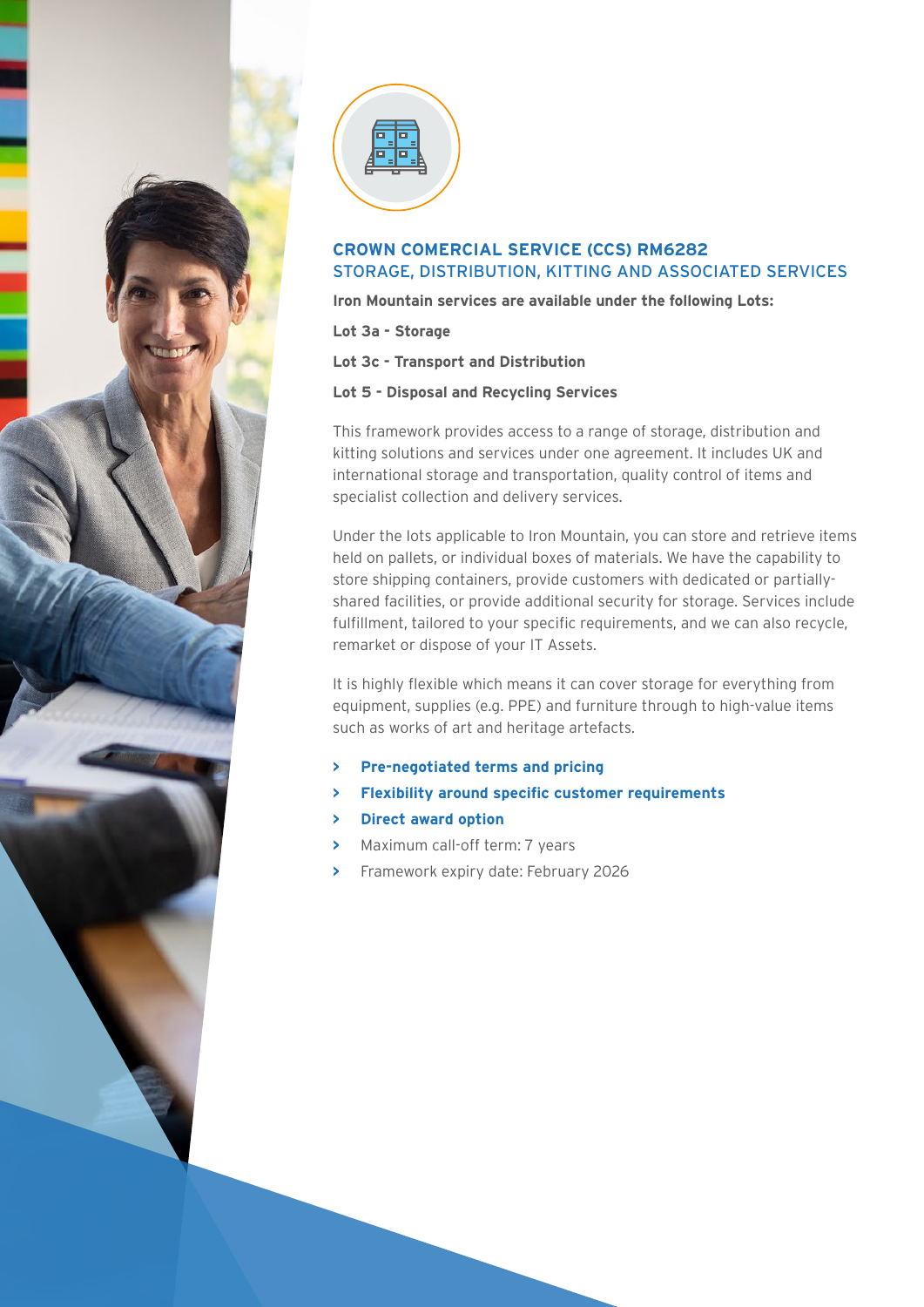| 50 |  |
|----|--|
|    |  |
|    |  |

#### **CROWN COMMERCIAL SERVICE (CCS[\) RM6175](https://www.crowncommercial.gov.uk/agreements/RM6175)** [RECORDS INFORMATION MANAGEMENT, DIGITAL SOLUTIONS](https://www.crowncommercial.gov.uk/agreements/RM6175)  [AND ASSOCIATED SERVICES](https://www.crowncommercial.gov.uk/agreements/RM6175)

**Lot 2 - Digital Workflow and Cloud-Based Hosting Services**

**Lot 3 - Full Management of NHS Patient Records**

**Lot 4 - Specialist Records Management Services (TNA)**

**Lot 5 - Combined Digital Workflow, Cloud Hosting and Records & Information Management**

This framework offers all public sector organisations access to storage, scanning, shredding and disposal services. It also provides support with transition to digital solutions through workflow and cloud services.

Lot 2 enables organisations to buy digital solutions and includes capability for technical support and digitisation.

Lot 3 is specifically designed for NHS customers and can be used for any aspect of managing records, whether storing and retrieving them, digitising them on-demand or carrying out large-scale digitisation projects.

Lot 4 is designed to allow government departments to buy services to support them in meeting their obligations under the Public Records Act for submitting material to The National Archives - everything from high-level sorting to full review, preparation and transfer services is available.

Lot 5 is an integrated services Lot, allowing organisations to buy all of the services from the other Lots together - this is beneficial if, for example, where there is a significant transformation programme underway that would be better supported by a central contract.

- **> Pre-negotiated terms and pricing**
- **> Flexibility around specific customer requirements**
- **> Direct award option**
- **>** Integrated solutions
- **>** Maximum call-off term: 7 years
- **>** Framework expiry date: March 2025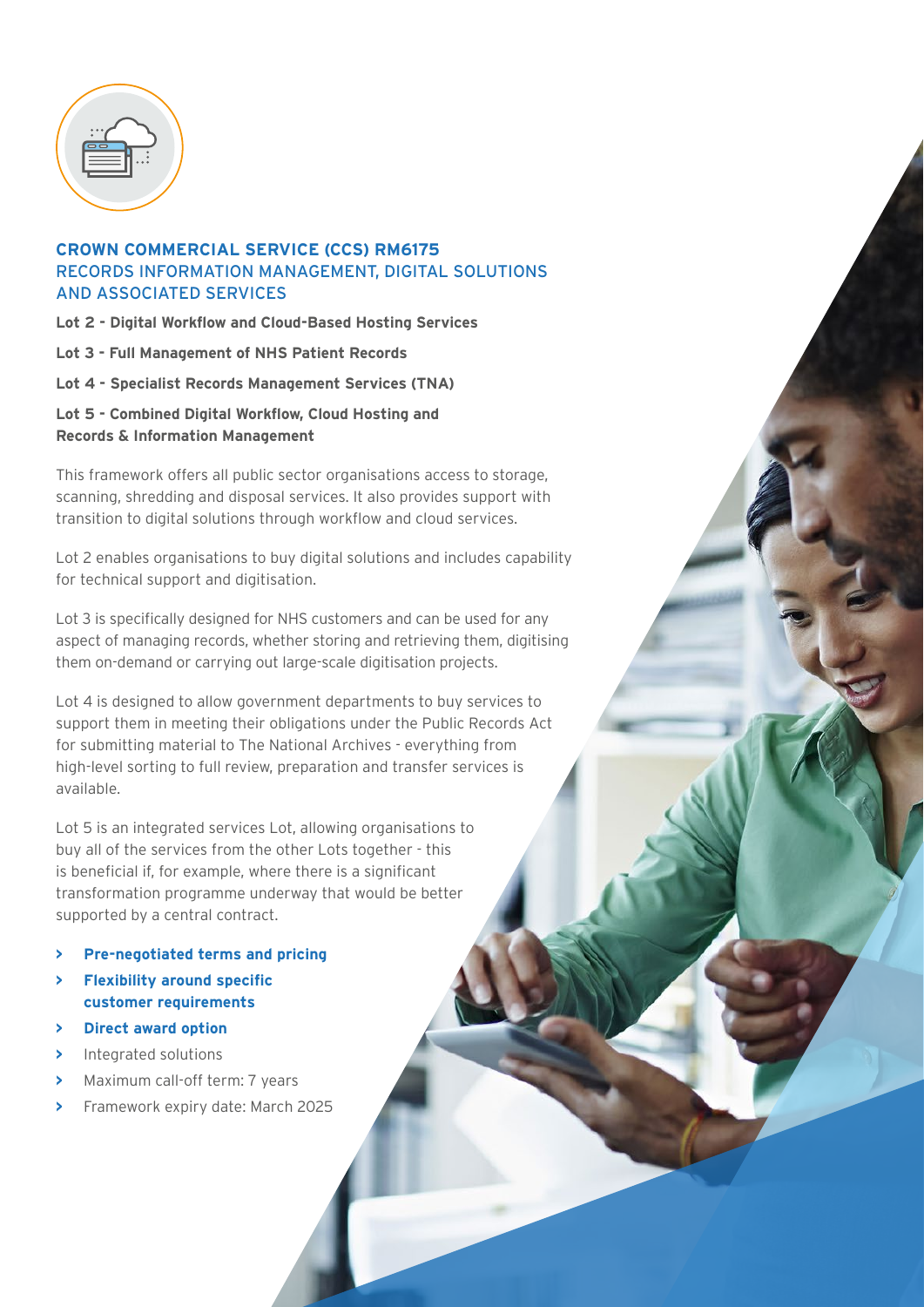

# **CROWN COMMERCIAL SERVICE (CCS[\) RM6074](https://www.crowncommercial.gov.uk/agreements/RM6074)** [LOGISTICS AND WAREHOUSING](https://www.crowncommercial.gov.uk/agreements/RM6074)

#### **Lot 2 - Warehousing and Storage**

A full range of logistics and warehousing solutions, and services, including collection, receipt, warehousing and storage, management, processing and onward distribution.

Under this framework, you can store and retrieve items held on pallets, or you can store individual boxes of materials. We have the capability to store shipping containers, provide customers with dedicated or partially-shared facilities, or provide additional security for storage.

It is highly flexible which means it can cover storage for everything from equipment, supplies (e.g. PPE) and furniture through to high-value items such as works of art and heritage artefacts.

- **> Pre-negotiated terms and pricing**
- **> Flexibility around specific customer requirements**
- **> Direct award option**
- **>** Maximum call-off term: 7 years
- **>** Framework expiry date: November 2024



# **CROWN COMMERCIAL SERVICE (CCS) [RM6194](https://www.crowncommercial.gov.uk/agreements/RM6194)** [BACK-OFFICE SOFTWARE](https://www.crowncommercial.gov.uk/agreements/RM6194)

This framework provides Software as a Service (SaaS) solutions for back office applications, for deploying either in the cloud, on premise or hybrid. It also covers support and maintenance.

Typically, you will be buying software licenses and an instance of the software which will need configuring.

Through this framework, Iron Mountain offers access to our highlyflexible Content Services Platform and workflow capabilities - these include mailroom workflow, business process management, employee management, information request management (including SARs), case management and collaboration services to support mobile and crossfunction working.

- **> Pre-negotiated terms**
- **> Pricing is determined by client requirement**
- **> Volume-based pricing available**
- **> Direct award catalogue option**
- **>** Maximum call-off term: 7 years
- **>** Framework expiry date: October 2023

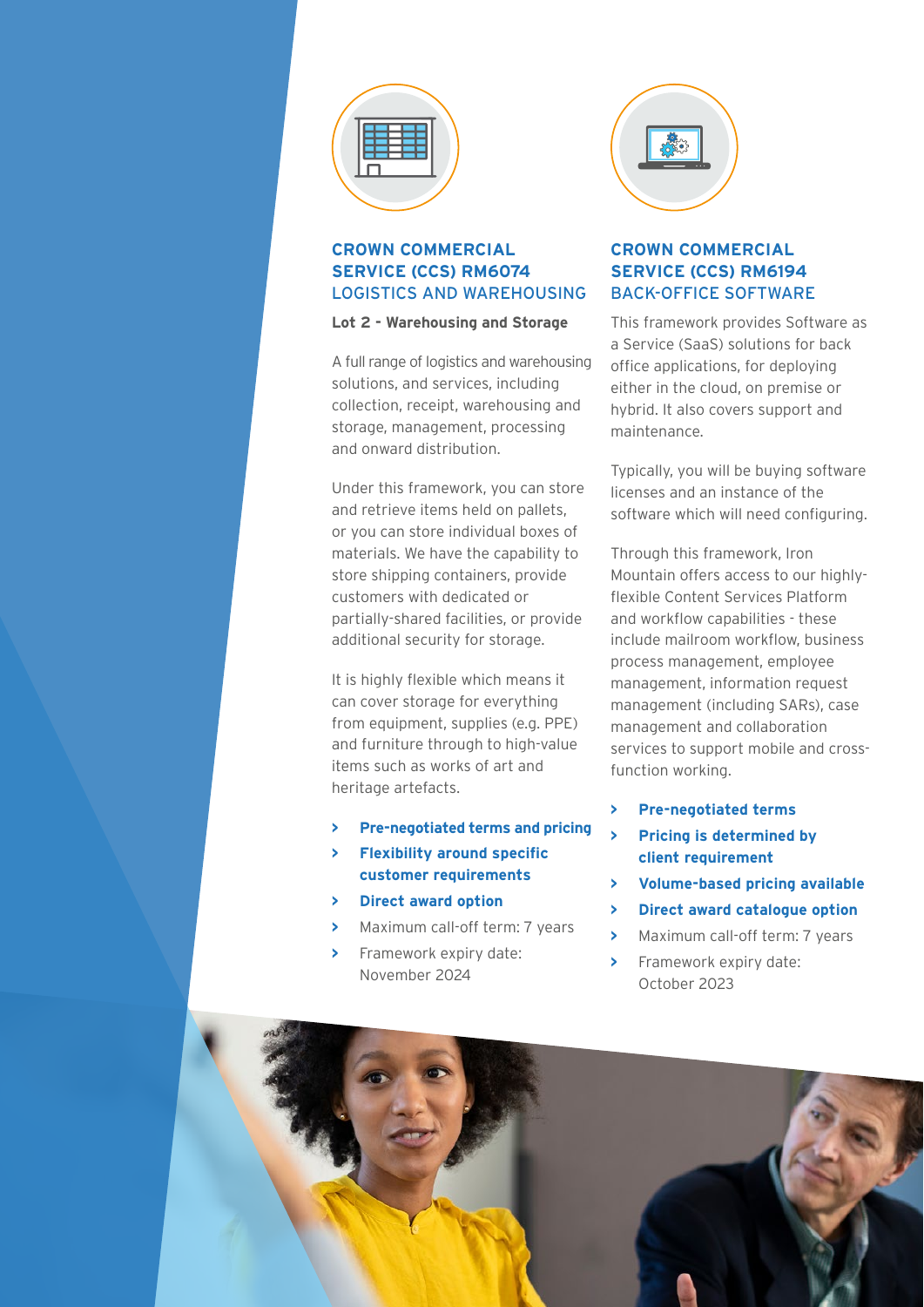

#### **CROWN COMMERCIAL SERVICE (CCS) [RM6017](https://www.crowncommercial.gov.uk/agreements/RM6017)** [POSTAL GOODS, SERVICES AND SOLUTIONS](https://www.crowncommercial.gov.uk/agreements/RM6017)

#### **Lot 9 - Mail Opening and Digital Scanning Services**

A straightforward lot to use for processing inbound mail, whether physical, digital or combined. Mail can be provided back via secure transfer or using workflow.

- **> Pre-negotiated terms and pricing**
- **> Flexibility around specific customer requirements**
- **> Direct award option**
- **>** Maximum call-off term: 7 years
- **>** Framework expiry date: November 2023



# **CROWN COMMERCIAL SERVICE (CCS) [RM1043](https://www.crowncommercial.gov.uk/agreements/RM1043.7)** [DIGITAL OUTCOMES AND SPECIALISTS](https://www.crowncommercial.gov.uk/agreements/RM1043.7)

#### **Accessed via Digital Marketplace - [www.digitalmarketplace.service.gov.uk](https://www.digitalmarketplace.service.gov.uk)**

**Lot 1 - Digital Outcomes**

This is a highly flexible framework for any digitally-related project. Whether you want sets of data analysed, digital business processes reviewed, advice on information governance for digital data or a weed & cull exercise on legacy back-up tapes, you can use this framework.

Having scoped out your work, you list it on the marketplace highlighted above and receive quotes for it.

Because of the breadth of scope of this framework, it is often helpful to review your scope of work in advance with one or more suppliers to ensure that you are putting out a specification that you will get robust responses to.

- **> Pricing is determined by by client requirement and outcome**
- **> Mini-competition available**
- **>** Terms of contract available: Fully project-dependent
- **>** Framework expiry date: January 2023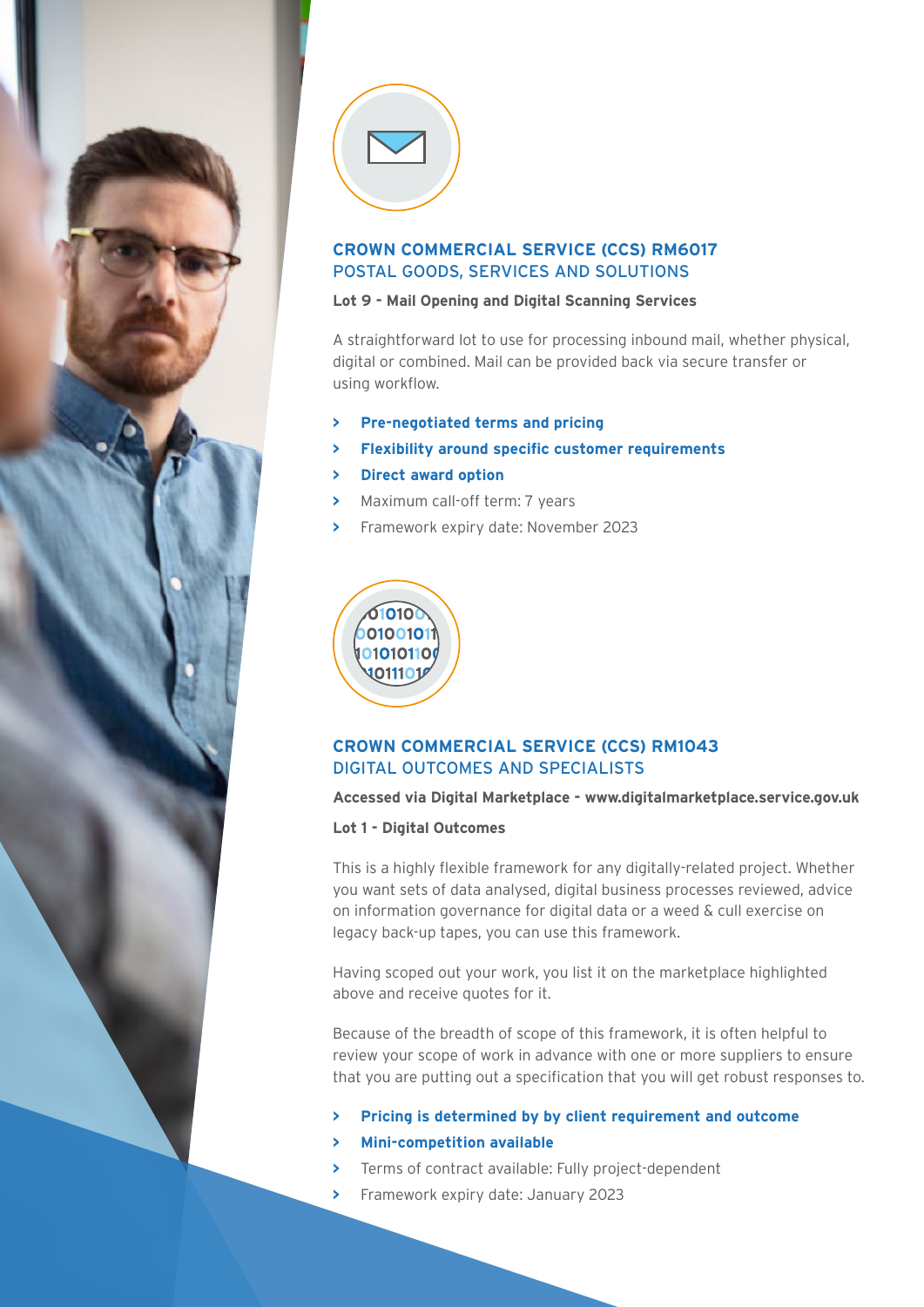

# HEALTHTRUST EUROPE (H.T.E.) [DOCUMENT STORAGE,](https://www.healthtrusteurope.com/healthtrust-europe-unveils-new-document-storage-scanning-and-related-services-framework/)  [SCANNING AND RELATED](https://www.healthtrusteurope.com/healthtrust-europe-unveils-new-document-storage-scanning-and-related-services-framework/)  **[SERVICES](https://www.healthtrusteurope.com/healthtrust-europe-unveils-new-document-storage-scanning-and-related-services-framework/)**

**Lot 1 - Total Document Storage, Scanning and Digitalisation**

**Lot 3 - Document Scanning, EDRMS, Digitalisation and Related Services**

This framework is not just for healthcare! It can, like all our frameworks, be used by all Public Sector organisations and we have a number of non-healthcare customers using it.

The framework enables you to access everything you might need relating to management of records and documents, from storage and retrieval to cataloguing, scanning, workflow and hosting of digitised medical and corporate records.

It has a simple contracting process and offers flexibility.

- **> Pricing is tiered according to call-off term, storage and activity volumes**
- **> Flexibility around specific customer requirements**
- **> Integrated solutions**
- **> Direct award option**
- **>** Maximum call-off term: 10 years
- **>** Framework expiry date: June 2024



# NHS ENGLAND DPS (DYNAMIC PURCHASING SYSTEM) - LLOYD GEORGE RECORDS **DIGITISATION**

**This is a single-Lot framework for Primary Care providers which makes provision for accelerating the digitisation of Lloyd George records.**

It offers fast access to uplift GP records, scan them and either ingest the digital records into your clinical foundation system or host in the cloud.

- **> Pre-negotiated terms and pricing**
- **> Mini-competition available**
- **>** Maximum call-off term: Project-based
- **>** Framework expiry date: February 2024
- **>** Available only to NHS customers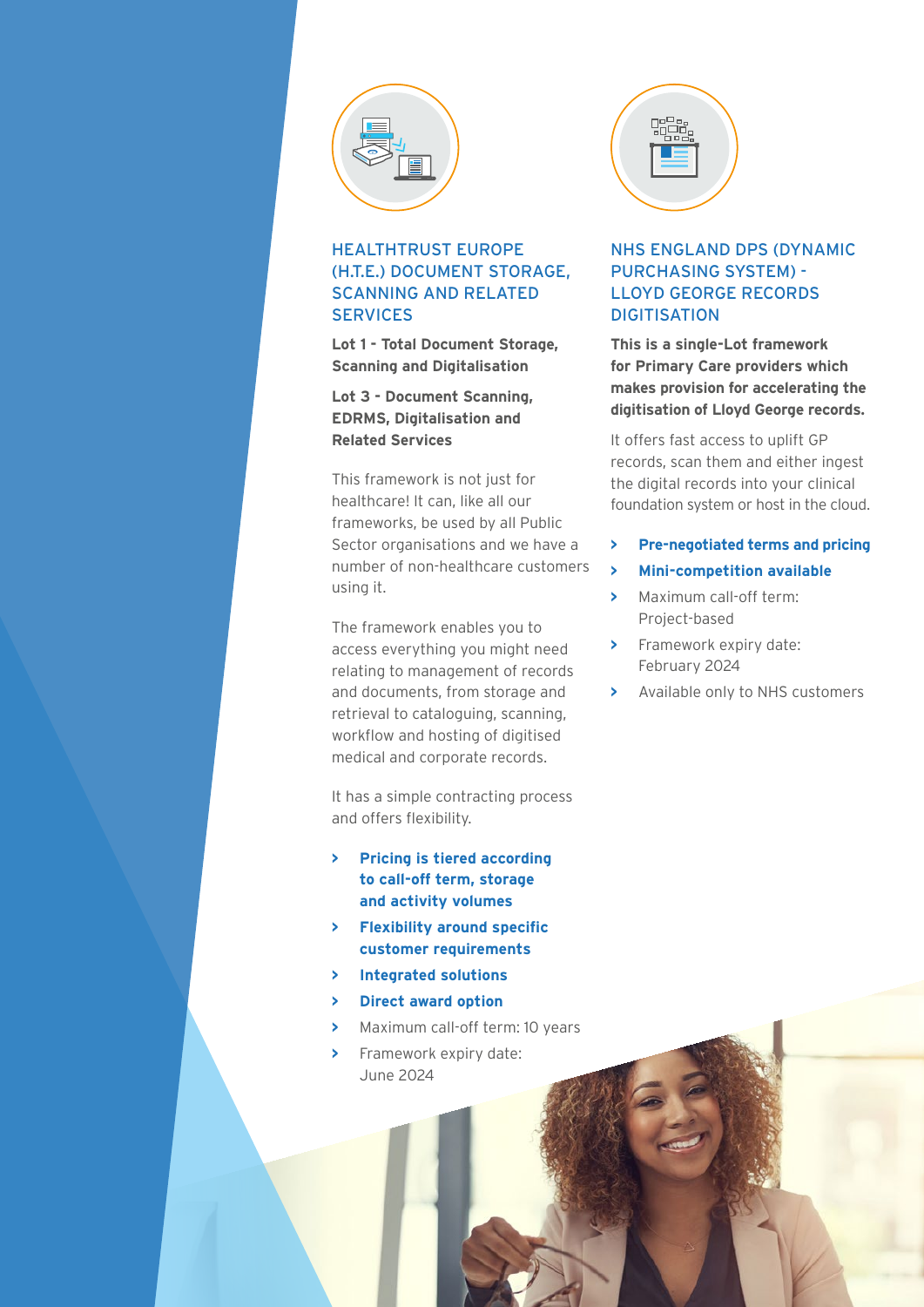| ы | $\overline{\phantom{a}}$ |
|---|--------------------------|
|   |                          |

# LONDON PROCUREMENT PARTNERSHIP DIGITAL DOCUMENTS SOLUTIONS (DDS) FRAMEWORK

**Solution 3: Digital Mailroom**

**Solution 4: Scanning**

**Solution 5: Document Storage**

#### **Solution 6: Electronic Document Record Management Solutions (EDRMS)**

#### **Solution 8: Workflow Processes**

This framework provides solutions to enable a digitised, interoperable and connected Public Sector. Customers using it can achieve swift, efficient transformation and easier standardisation of care pathways across Sustainability and Transformation Partnerships (STPs) or Integrated Care Systems (ICS) while retaining best value.

It allows ultimate flexibility for supplier innovation, supplier growth and supplier-customer partnerships across the NHS and wider public sector.

Customers and suppliers can work together to create a solution that meets their needs at pricing informed by market research, and then create a catalogue listing which allows them to compliantly direct award, even for bespoke solutions.

The LPP team are happy to talk customers through the innovative structure and approach that they have used in creating this framework.

- **–** Digital Mailroom includes receipt of physical and digital documents and output into one or more digital systems as well as physical and digital mail capabilities
- **–** Scanning includes the bulk day-forward or backscanning of all types of paper records, including collection and storage prior to scanning
- **–** Document Storage provides for the long-term storage of documents as well as retrieval, cataloguing and secure destruction
- **–** Electronic Document Record Management Solutions (EDRMS) provides digital repositories for scanned or born-digital documents to be viewed, processed, edited and held for long-term storage with a complete audit trail of versions, changes and a destruction schedule
- **–** Workflow Processes Solutions provides predefined workflow templates and customisable scan workflows to streamline document processing and simplify daily routines with the ability to integrate with a range of both clinical and non-clinical solutions such as EPR and Clinical Portals
- **> Pre-negotiated terms**
- **> Flexibility around customer-specific requirements**
- **> Direct award option**
- **>** Maximum call-off term: 15 years
- **>** Framework expiry date: September 2025